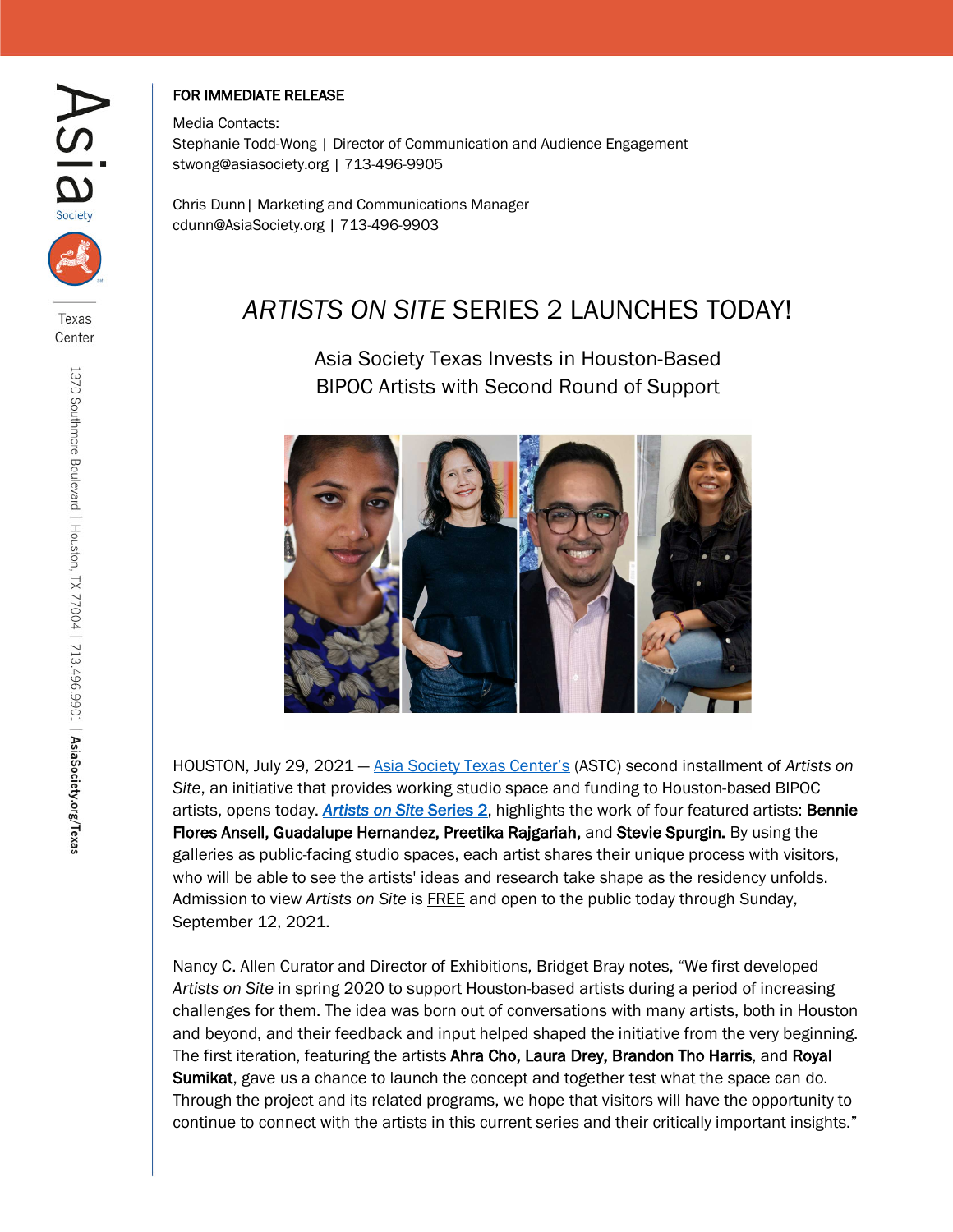



Texas Center

1370 Southmore Boulevard | Houston, TX 77004 | 713.496.9901 | AsiaSociety.org/Texas

*Artists on Site* transforms the ASTC galleries into studio and project spaces and provides artists with the support necessary to experiment and take new risks, while also engaging with their artist cohort. Artists are provided a \$1,750 artist stipend, \$500 for materials, dedicated space for seven weeks, and professional documentation of their work, as well as a platform for public programming and connectivity with patrons, curators, and other arts professionals.

In this iteration of the initiative, Flores Ansell, Hernandez, Rajgariah, and Spurgin are working in a variety of media including painting, sculpture, design, performance, and installation. Flores Ansell says, "The residency came at a perfect time, as I shift my work to include sculptural pieces and installations that occupy space. The gallery provides an exhibition space in which to expand my work physically and take risks that are not possible in my current studio."

In addition to onsite opportunities to witness the artistic process, the project includes virtual webcast conversations with the artists. All the activities and programs in the initiative are FREE and open to the public.

### *Artists on Site Series 2* Fast Facts

- Dates: Thursday, July 29, 2021 through Sunday, September 12, 2021
- Admission: FREE
- Hours: Thursday–Friday, 11am 4pm; Saturday–Sunday, 10am 4pm;
- Location: Asia Society Texas Center, 1370 Southmore Blvd, Houston, TX, 77004 (in the Museum District)
- More info: https://asiasociety.org/texas/exhibitions/artists-site-series-2

#### Artists' Reception Fast Facts:

- Date: Thursday, September 9, 2021
- Admission: FREE
- Hours: Asia Society members: 5:30–6:30 p.m.; public hours: 6:30–8 p.m.
- Location: Asia Society Texas Center, 1370 Southmore Blvd, Houston, TX, 77004 (in the Museum District). *May move to a virtual format pending local health and safety conditions.*

#### About the Artists

Bennie Flores Ansell is a Houston-based visual artist. Flores Ansell was born in Manila, Philippines and her formative years were lived in the United States. She is a Professor in the Art Department of the Houston Community College. Her degrees include an MFA from the University of Houston, a BA from the University of South Florida, and she was an American Photography Institute Fellow at New York University.

Flores Ansell's work has evolved over a career spanning more than 20 years. Her work initially dealt with concepts of race, ethnicity, beauty, and the objectified female, which further led to explorations of the loss and retention of the photographic object due to the rapid change within the medium, as well as the inherent racism built into the chemical make-up of color film. Flores Ansell's pursuit of different conceptual ideas situates her work consistently through the use of light, shadow, migration patterns, observations of the tactile qualities of film, and manipulation of the photographic image.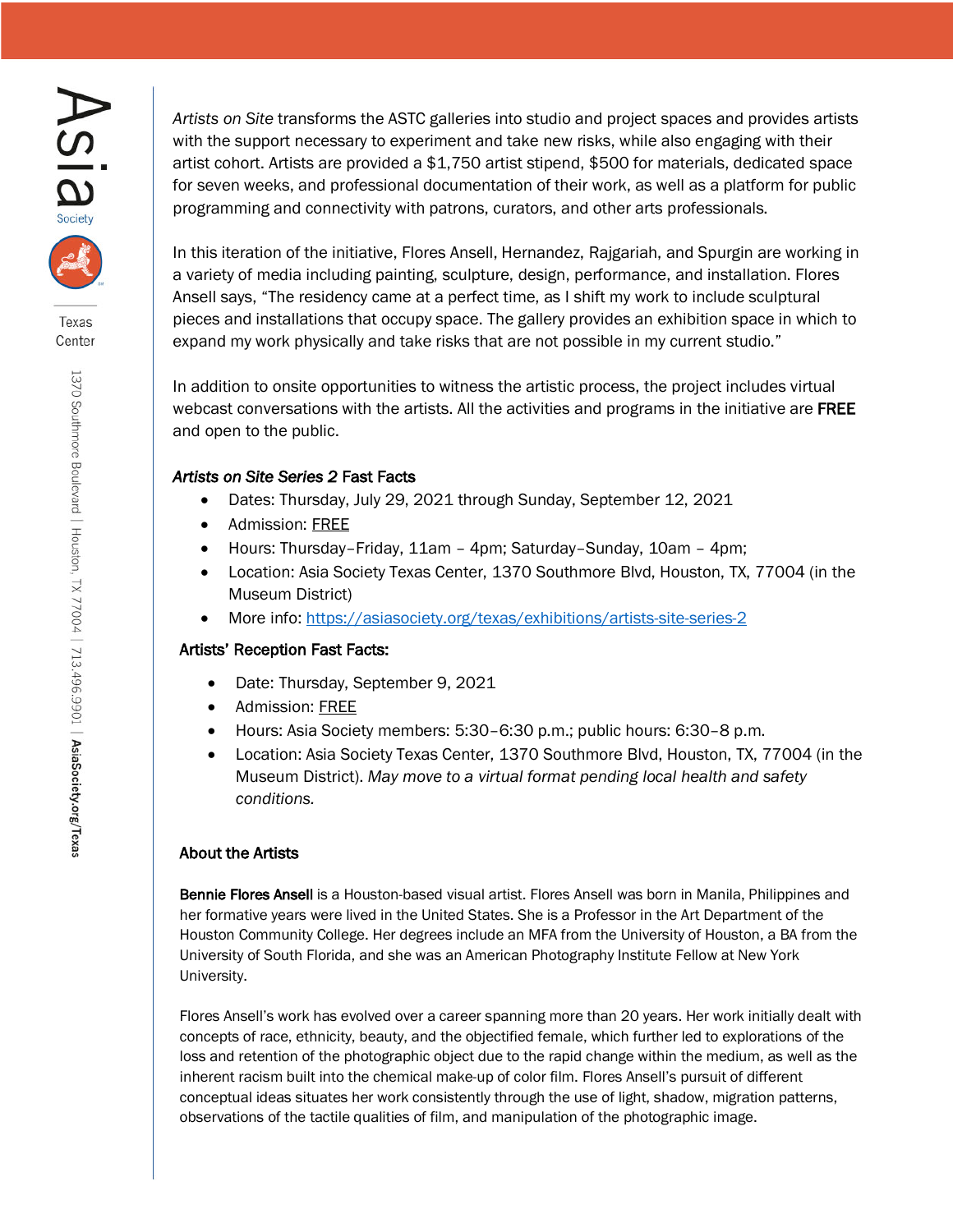

Texas Center

1370 Southmore Boulevard | Houston, TX 77004 | 713.496.9901 | AsiaSociety.org/Texas

Flores Ansell's work has been exhibited widely, including in exhibitions at the International Center for Photography, NYC; Seattle Art Museum; and the San Diego Museum of Art as part of the *Only Skin Deep* Exhibition curated by Coco Fusco in 2004. Through the Fotofest Meeting Place her work has been exhibited internationally at Festival De La Luz in Argentina, in a site-specific installation at the Daegu Photography Biennale in South Korea in 2016 and included in two group shows at Patricia Conde Galeria in Mexico City.

Website: www.benniefloresansell.com: Instagram: @benniefloresansell

Guadalupe Hernandez, based in Houston, Texas, creates works inspired by his Mexican heritage. As an artist, he explores aspects of his Mexican identity through the lens of people, places, and memories from his childhood in Mexico. His works have been exhibited in museums and juried exhibitions, including at the Holocaust Museum Houston. He recently participated as the Changarrito Artist-in-Residence with the Mexic-Arte Museum in Austin, Texas.

"I capture the anatomical structure of the figure through expressive marks, vibrant colors, and various use of materials in order to evoke the soul from the image. As I work, I often think about my own cultural identity. What is my place in the culture? What do I not understand? How am I influenced by my culture? These questions have guided me to focus on the rich culture of Mexico which is often overlooked. My work celebrates the beauty found in scenes from everyday life and explores subcultures found throughout Mexico."

Website: www.guadalupehernandezart.com; Instagram: @lupehernandez\_art

Preetika Rajgariah (b. 1985) is an interdisciplinary artist whose works examine the complicated intersections of cultural identity, race, capitalism, and sexuality while referencing her traditional upbringing as an Indian-born American. Rajgariah has attended residencies at Oxbow School of Art, ACRE, Vermont Studio Center, and the School of Visual Arts, and she has exhibited and performed in spaces such as Western Exhibitions and Roots & Culture in Chicago as well as Art League Houston, Lawndale Art Center, and Women & Their Work in Texas. She received her MFA from the University of Illinois Urbana Champaign and currently lives and works in Houston, Texas.

Website: www.prajgariah.com; Instagram: @prajgariah

Stevie Spurgin is an interdisciplinary artist from Marfa, Texas, who recently graduated with her MFA from the University of Houston. Spurgin earned a BA in Film, Television, and Digital Media with an emphasis in special effects makeup from Texas Christian University. She currently lives and works in Houston, Texas.

Spurgin's studio practice challenges the societal standard of the "normal," "beautiful," and "gross," focusing on what we typically cast away. Her transformed objects undergo makeovers through the labor of repetitive actions, documentation, and mark-making that leave the work "glammed-up," "magnified," and sprinkled with the abject to isolate the language we use around beauty. Her work has been featured in: *Evidence Tampered* at Alabama Song in Houston, Texas, the 2019 University of Houston's School of Art Annual Student Exhibition at the Blaffer Art Museum, a 2019 performance of *40 (something) Lipsticks* at the Blaffer Art Museum's Convergence Research, and most recently in *Annex Energy* at Sawyer Yards' Site Gallery.

Website: www.steviespurgin.com; Instagram: @stevie.spurgin